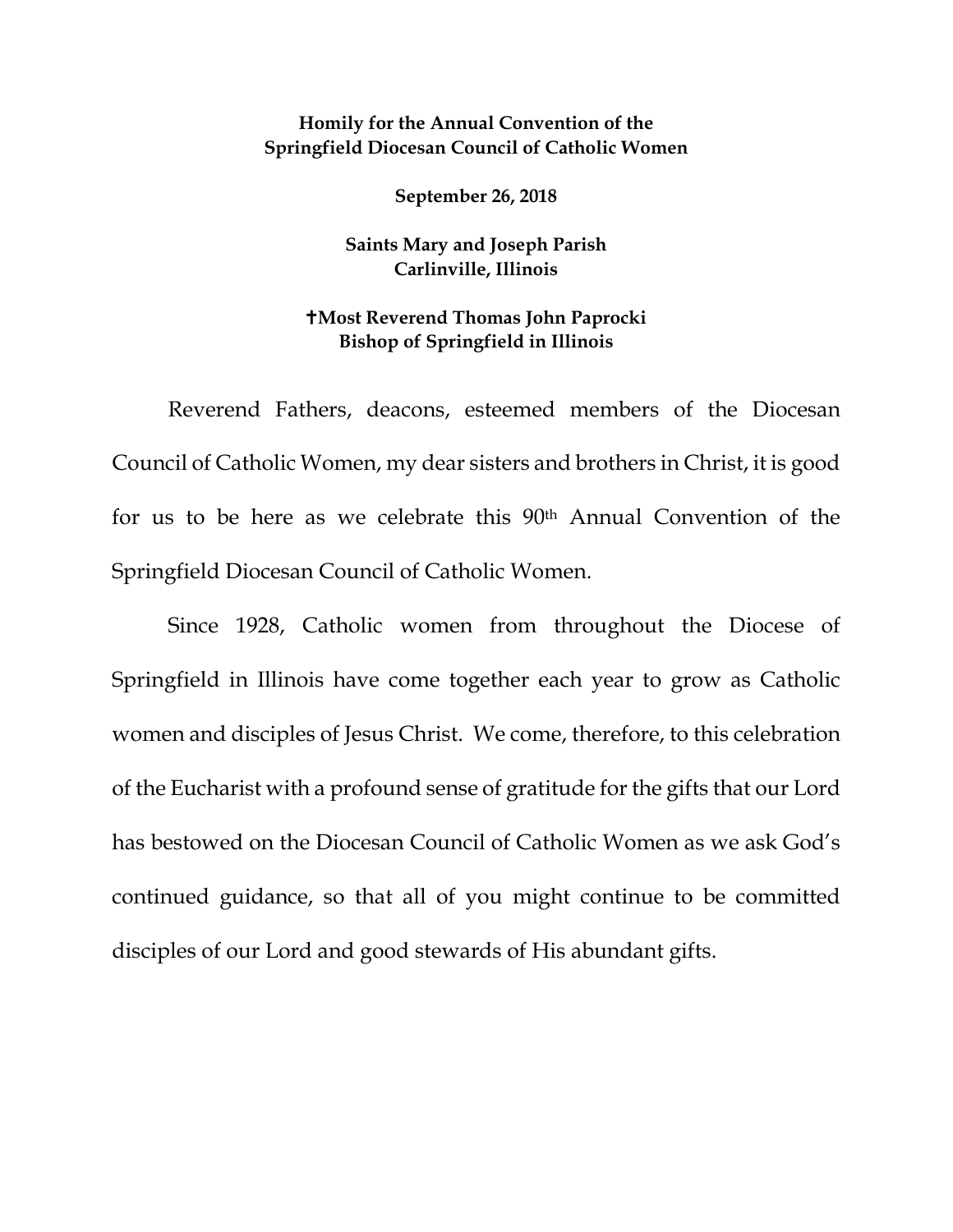On an anniversary such as this, it is natural to wonder what life was like ninety years ago. Looking at our circumstances today in the year 2018, the differences in our country and world, as well as our way of life, seem vast. In 1928, English bacteriologist Frederick Griffith reported the results of Griffith's experiment, indirectly proving the existence of DNA; British inventor John Logie Baird broadcasted a transatlantic television signal from London to Hartsdale, New York; aviator Amelia Earhart became the first woman to make a successful transatlantic flight; the Governor of New York, Al Smith, became the first Catholic nominated by a major political party for President of the United States; Sir Alexander Fleming noticed a bacteriakilling mold growing in his laboratory, discovering what later became known as penicillin; Saint Josemaría Escrivá, founded Opus Dei; Herbert Hoover won the presidential election by a wide margin over Al Smith to become the 31st president of the United States; and here in the Diocese of Springfield in Illinois, the Cathedral of the Immaculate Conception was dedicated and the Diocesan Council of Catholic Women held their first convention.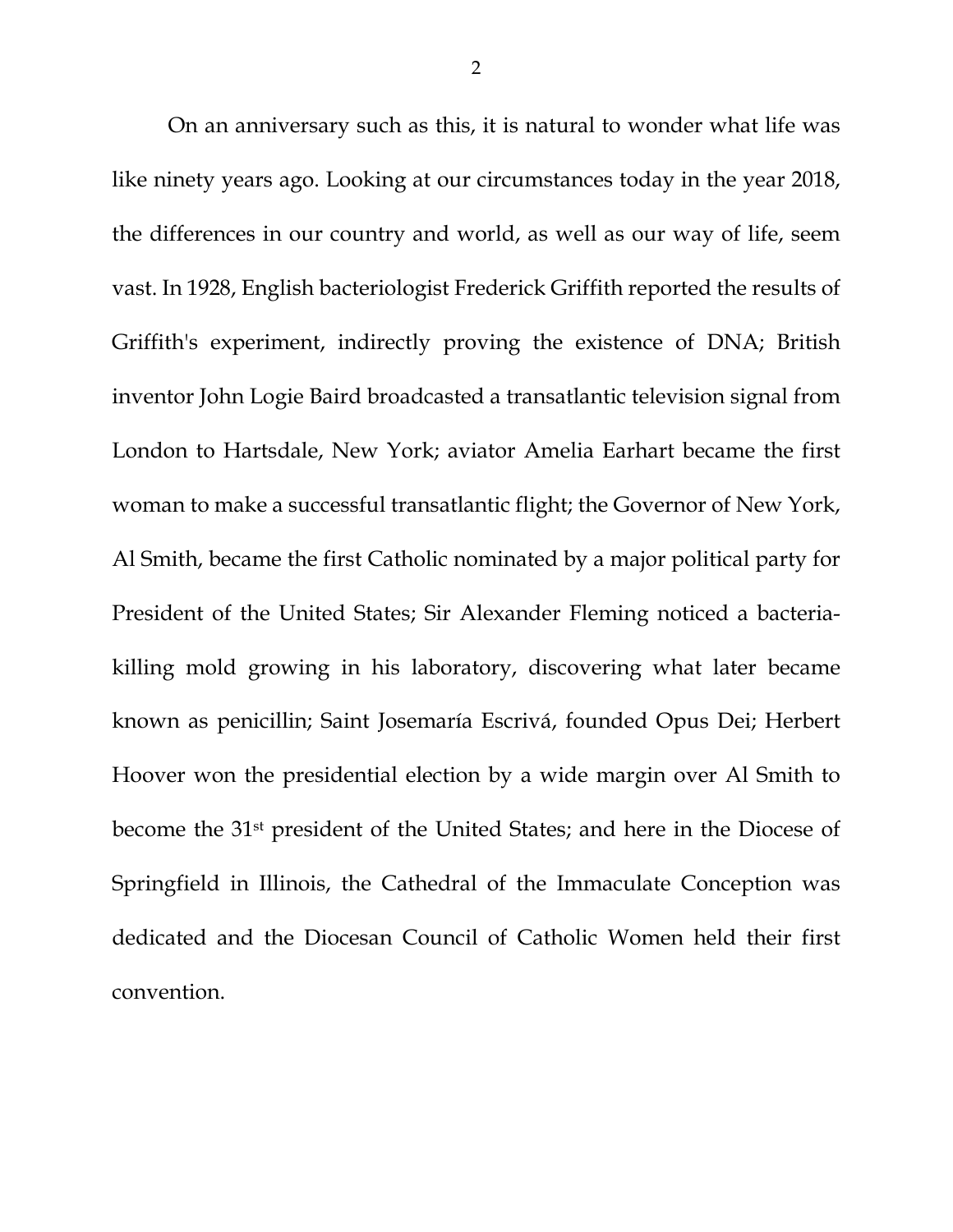As we look back on the humble beginnings of this organization and the lives of the people who have been part of its history over the past ninety years, we have a unique opportunity to reflect on what it means to be missionary disciples of our Lord.

Quite appropriately, our Gospel reading today focuses on that very topic. In fact, it is quite clear in today's Gospel that Jesus did not intend to carry out His mission alone. Rather, from the very beginning, His ministry was to be collaborative. To this end, we see our Lord sending the disciples out to proclaim the word of God and to heal the sick.

My dear sisters in Christ, just as He sent the Twelve, our Lord sends us out to proclaim the Good News in our daily lives. While this may seem like a daunting task, our Lord gives us a "roadmap," if you will, or a set of directions on how to do this. I would like to call your attention to two points from our Gospel today that may shed some light on how we are to go about proclaiming the Good News in the midst of the world today.

First, our Lord tells the disciples to take nothing for the journey. There is a certain urgency to the work of discipleship, so baggage must be kept to a minimum. In a literal sense, our Lord told the Twelve to take no food, no sack, and no money. Rather, they were to take only the tunic they were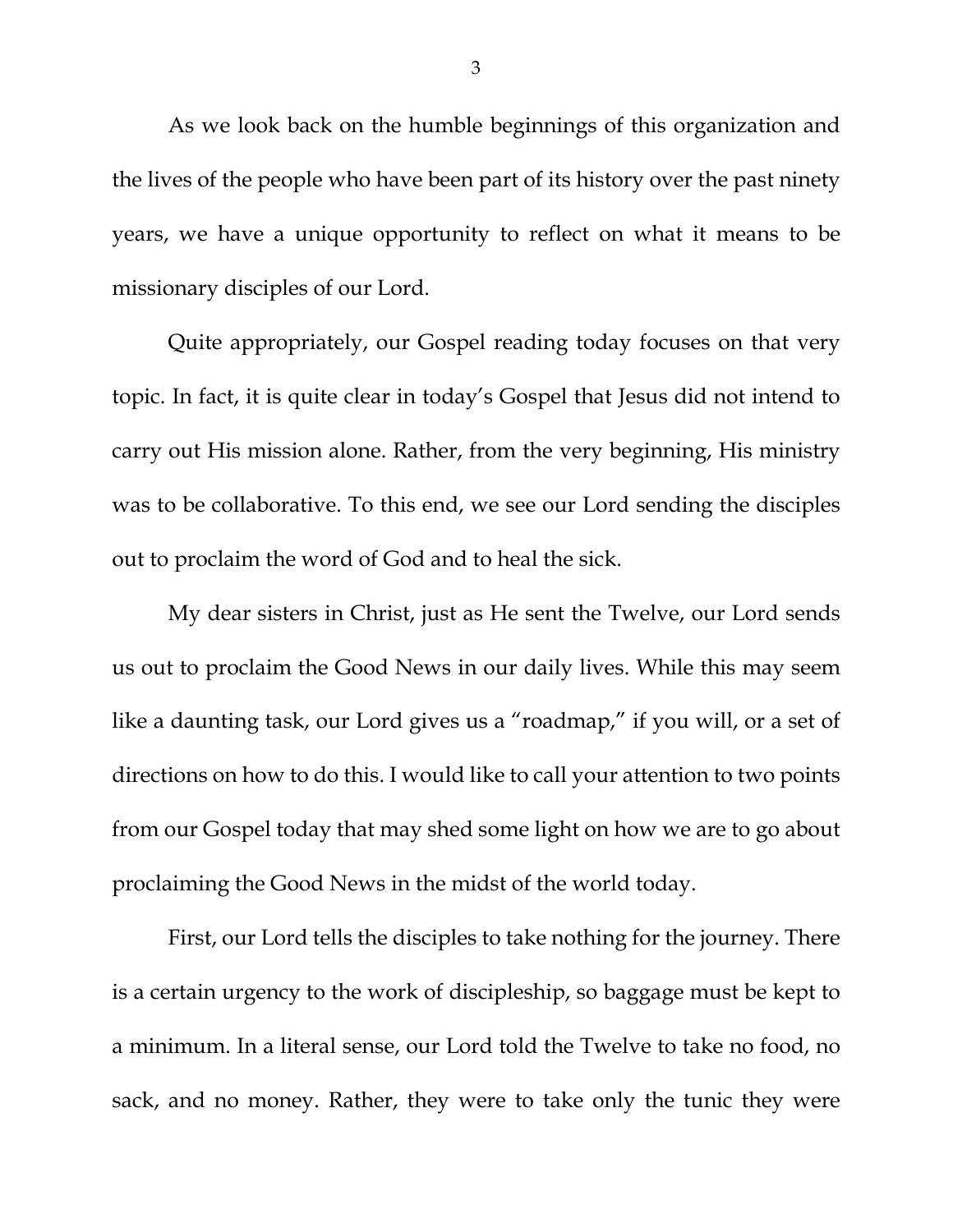wearing. This does not mean that the disciples were to be destitute, instead, they were to rely on the hospitality of those to whom they were ministering. While we are not sent out under the same circumstances that the Twelve were, we are still called to discard the "extra baggage" of sin from our lives so that we might be models of Christ's love to those around us and build-up the kingdom of God here on earth.

The second point from today's Gospel reading to which I would like to call your attention is the fact that the disciples are instructed to stay put. In fact, Our Lord tells them to enter a house randomly and stay there until it is time to leave. This might seem like an unusual instruction, but what our Lord was conveying to the Twelve is that they were not to shop around for the best accommodations or the most agreeable people. Rather, they were to accept whatever was available to them.

On the other hand, if they were not welcomed, they were to "shake the dust from [their] feet in testimony against them." In other words, Jesus knew that not everyone would receive the message of the Gospel warmly and eagerly, so He was telling them to treat such people as foreigners. Because of the requirement to shake off foreign dust before entering the Temple, they were to enter the house of each Christian as if it were the Temple of God.

4